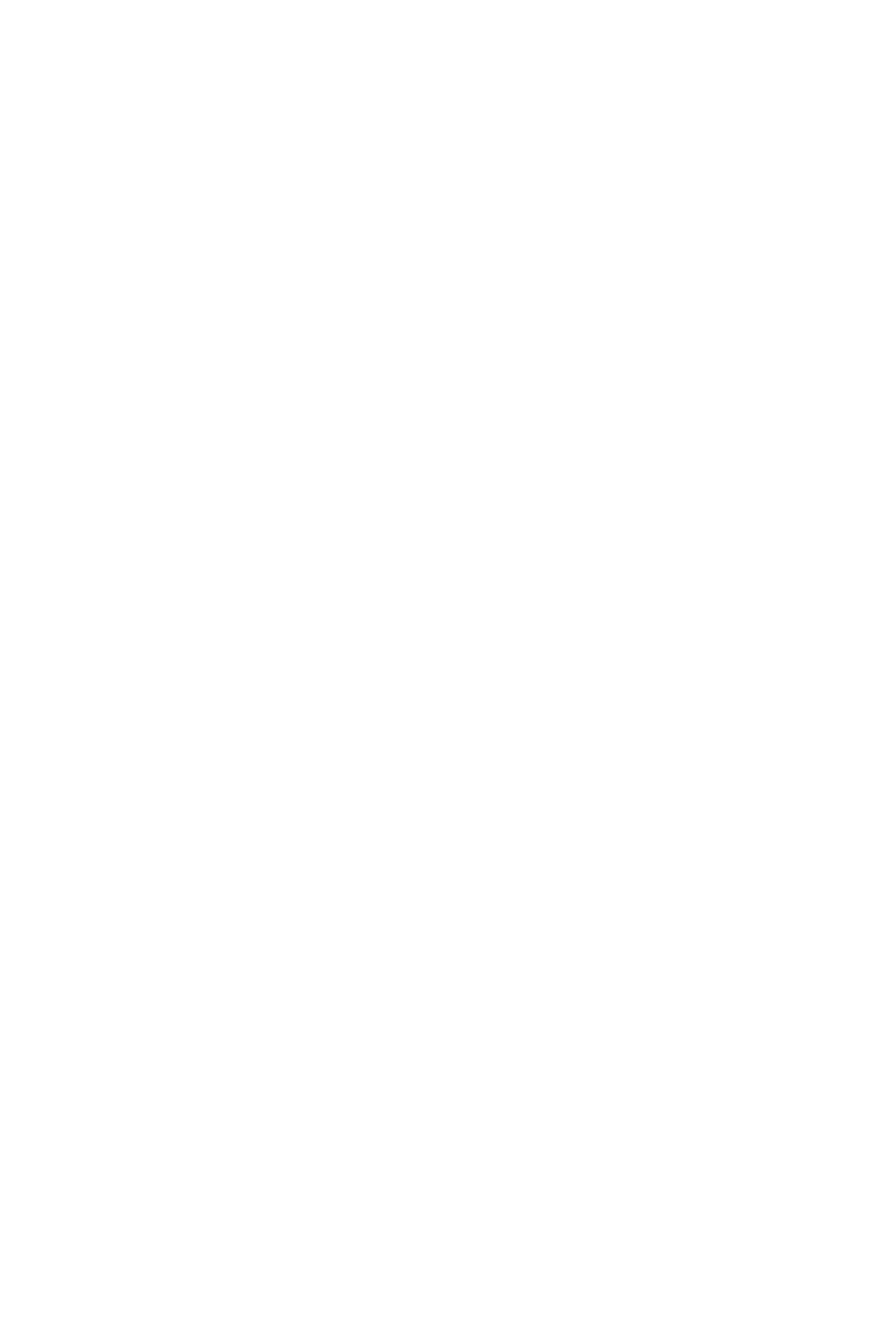## **VETERANS LAW REVIEW 2013**

**Nathaniel Doan Editor-in-Chief**

**Shereen M. Marcus Executive Editor**

**Barbara C. Morton Managing Editor**

> **Mary Sorisio Articles Editor**

**Tanya A. Smith Articles Form and Citations Manager**

> **Paul Sorisio Notes Editor**

**Brianne B. Ogilvie Notes and Book Reviews Form and Citations Manager**

> **Vincent Chiappetta Book Reviews Editor**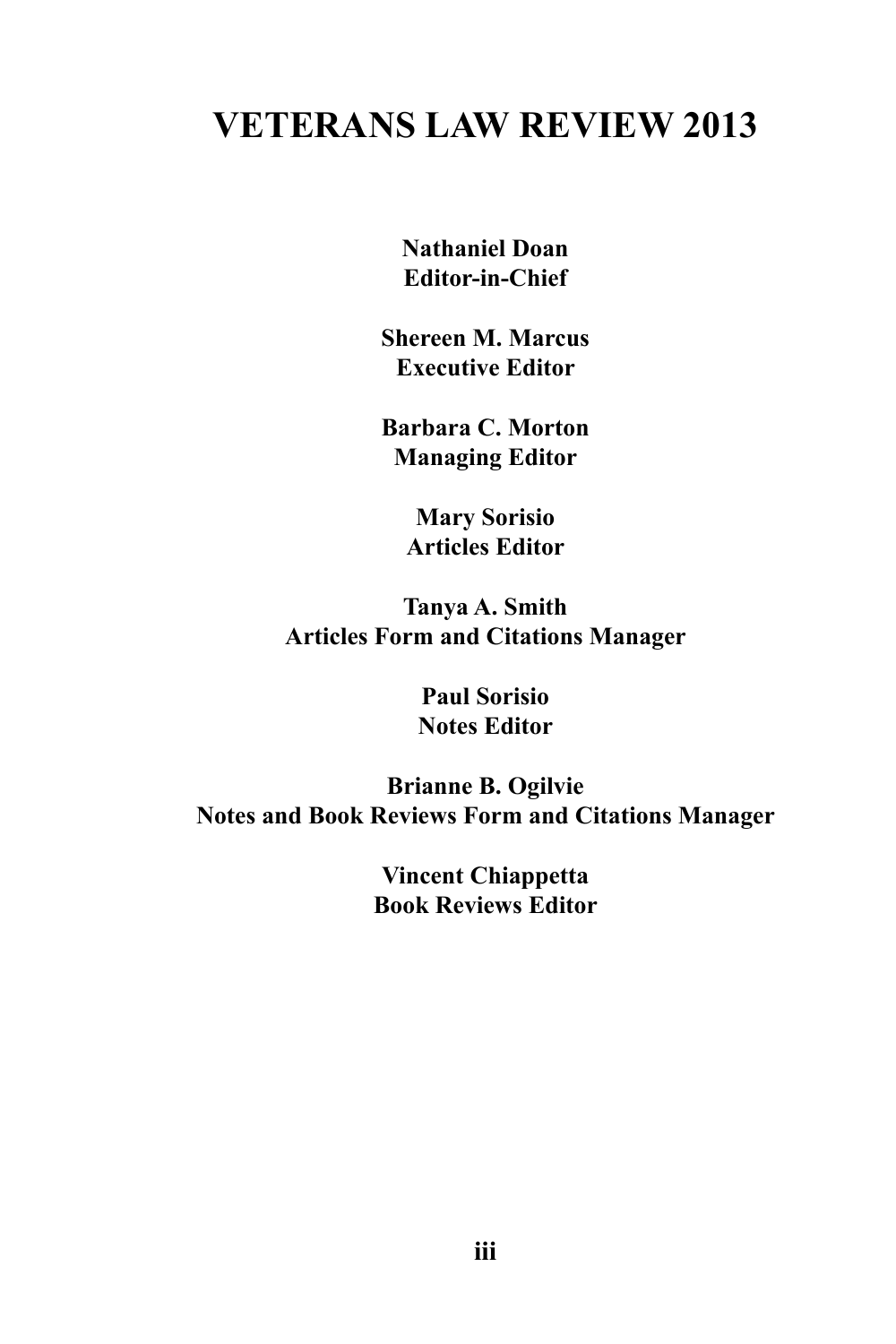### **Managing Articles Editors**

**Emily Woodward Deutsch Caroline B. Fleming Cheryl E. Handy Saira Spicknall**

## **Associate Articles Editors**

| Erin D. Anderson         | Debbie A. Breitbeil                    | Laura E. Collins        |
|--------------------------|----------------------------------------|-------------------------|
| Simone K. Coyle          | Kathleen G. Curameng Jennifer D. Deane |                         |
| Lauren K. Edwards        | Christa Fields                         | <b>Josh B. Freeman</b>  |
| <b>T. Yvette Hawkins</b> | <b>Saramae M. Kreitlow</b>             | Katharine W. Marenna    |
| Martina D. Mills         | <b>Kristin E. Neilson</b>              | William Alan Nelson, II |
| Andrew Novak             | <b>Gina E. Wilkerson</b>               | Lynne M. Yasui          |

#### **Managing Notes Editors**

**Julie Meawad**

## **Amy Ishizawar Nicole Klassen Megan C. Kral**

#### **Associate Notes Editors**

| Tabatha Blake      | Katherine Kiemle Buckley Biswajit Chatterjee |                    |
|--------------------|----------------------------------------------|--------------------|
| Todd M. Gillett    | <b>Calanit Kedem</b>                         | <b>Andrew Mack</b> |
| Jarrette A. Marley | Sarah B. Richmond                            | <b>Josh Rutkin</b> |
| Shana Z. Siesser   | Miranda W. Turner                            |                    |

### **Associate Book Reviews Editors**

**Bobby R. Mullins Maureen Harrigan Smith**

**Outreach Committee**

#### **April Maddox**

**Law Librarian and Webmaster**

**Billie J. Grey**

### **Visual Information Specialist**

**Gloria Roman**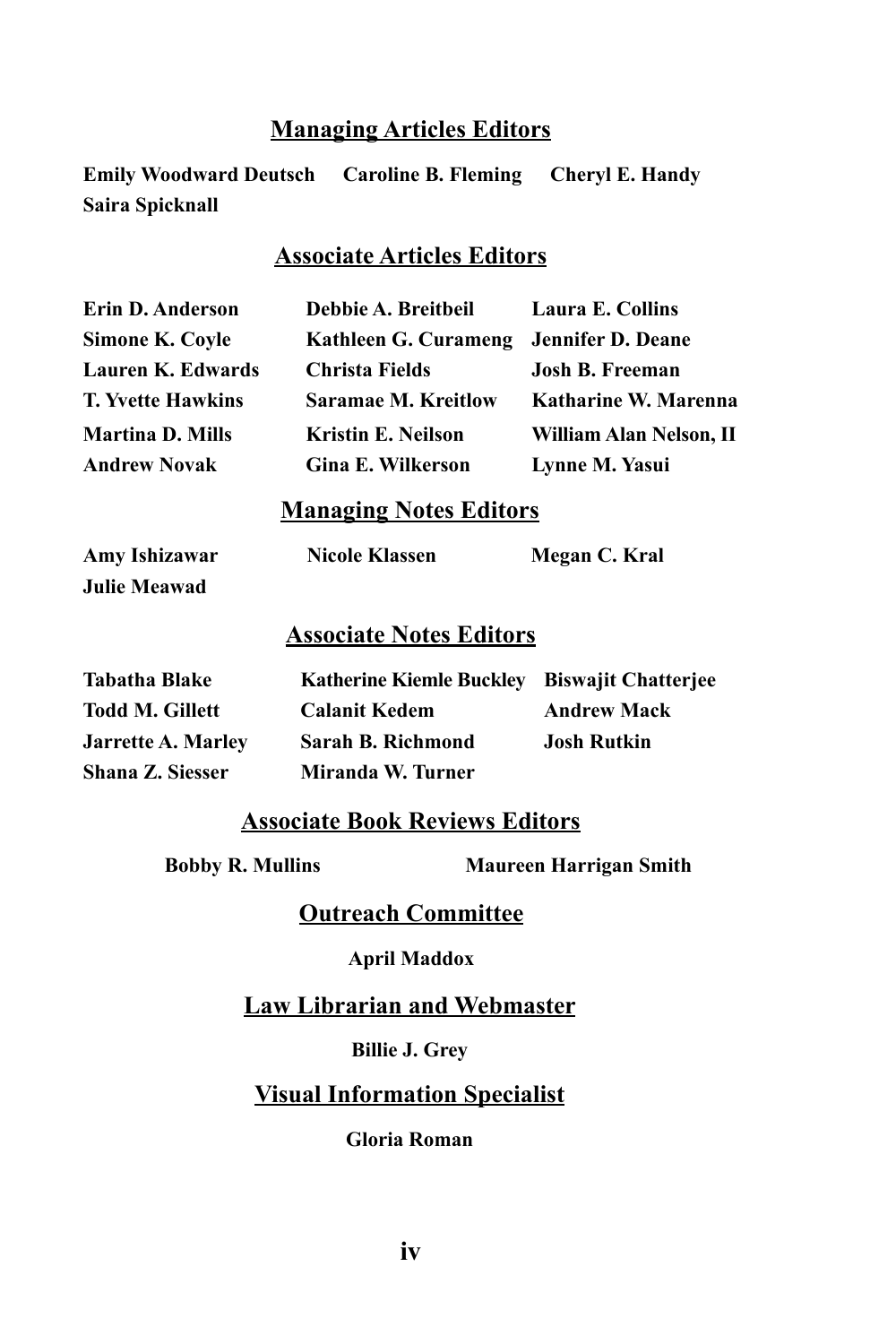## **Editorial Board**

**James P. Terry, Chairman (former), Board of Veterans' Appeals Steven Keller, Acting Chairman & Vice Chairman, Board of Veterans' Appeals Laura Eskenazi, Principal Deputy Vice Chairman, Board of Veterans' Appeals Donnie R. Hachey, Chief Counsel for Operations, Board of Veterans' Appeals James D. Ridgway, Chief Counsel for Policy and Procedure, Board of Veterans' Appeals**

**Dennis F. Chiappetta, Veterans Law Judge, Board of Veterans' Appeals John Crowley, Veterans Law Judge, Board of Veterans' Appeals Paula M. DiLorenzo, Veterans Law Judge, Board of Veterans' Appeals Michael A. Pappas, Veterans Law Judge, Board of Veterans' Appeals Steven D. Reiss, Veterans Law Judge, Board of Veterans' Appeals Robert Scharnberger, Veterans Law Judge, Board of Veterans' Appeals Claudia Trueba, Veterans Law Judge, Board of Veterans' Appeals Caryn Graham, Senior Counsel, Board of Veterans' Appeals Matthew D. Tenner, Senior Counsel, Board of Veterans' Appeals**

**Dedicated to improving government service to Veterans and their families.**

#### **Founded by James P. Terry**

**Published by the Board of Veterans' Appeals, the** *Veterans Law Review* **encourages frank discussion of relevant legislative, administrative, and judicial developments in veterans**' **benefits law.**

**Views expressed in this publication must be considered solely those of individual authors and do not purport to voice the views of the Board of Veterans' Appeals, the Department of Veterans Affairs, or any other Agency or Department of the United States.**

**The** *Veterans Law Review* **is published yearly by appropriated funds by authority of the Department of Veterans Affairs and the volunteer efforts of attorneys working at the Board of Veterans' Appeals. This issue of the Veterans Law Review may be cited as: 5 VETERANS L. REV. [page number] (2013).**